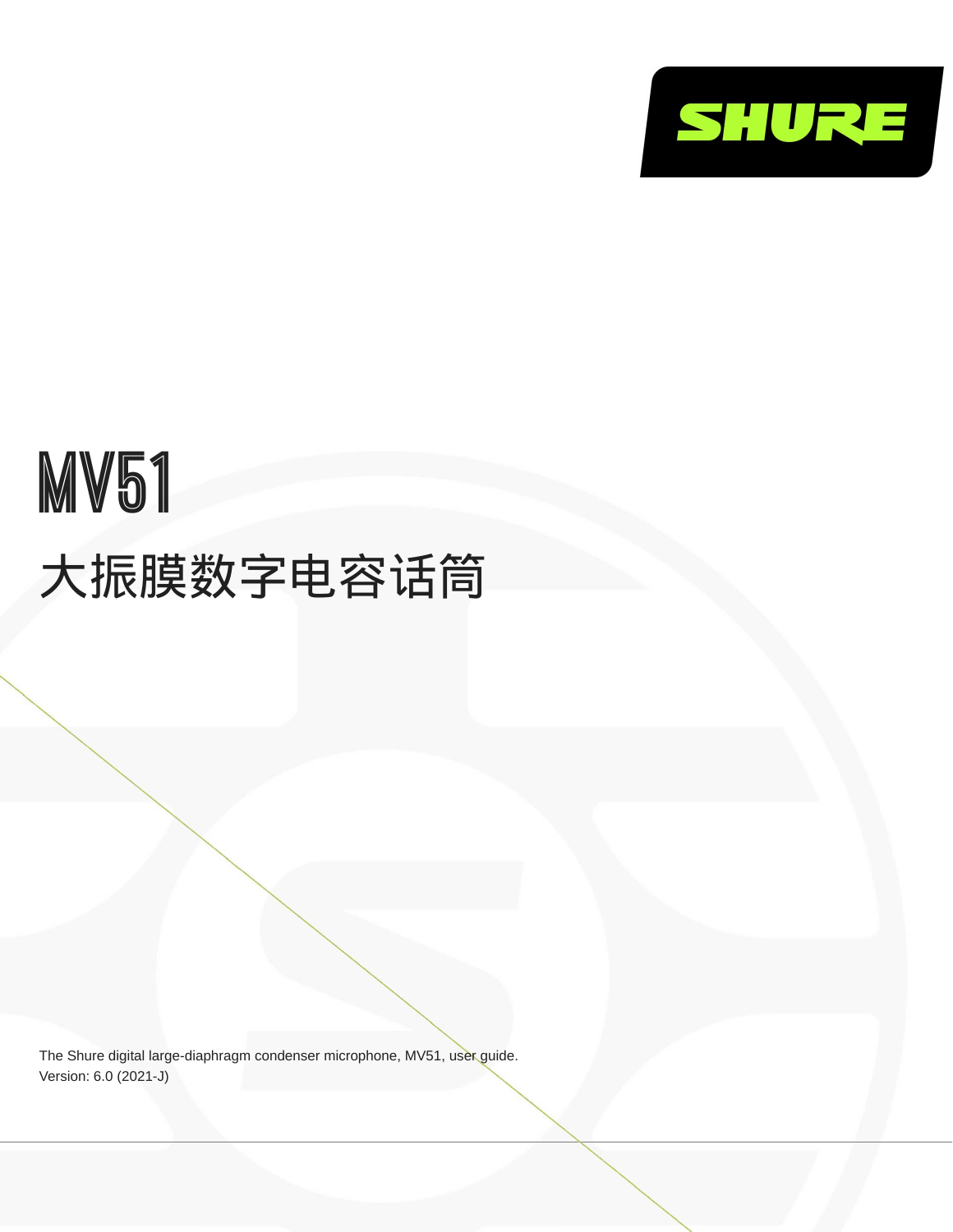## Table of Contents

|                |                         | 调节耳机电平                  | 8  |
|----------------|-------------------------|-------------------------|----|
| MV51 大振膜数字电容话筒 | 3                       | 访问控制面板                  | 9  |
| 一般说明           | $\overline{\mathbf{3}}$ | 输入电平表                   | 9  |
| 特点             | 3                       | 使用 MOTIV设备进行监控          | 9  |
| 安装和摆放          | 3                       | 采样率和位深度                 | 10 |
| 快速设置           | 4                       | 故障排除                    | 10 |
| 触控面板接口控制部件     | 5                       | 系统要求                    | 10 |
| 预设模式           | 5                       | 系统要求和兼容性: Mac           | 10 |
| 高级话筒设置         | 6                       | 系统要求和兼容性: Windows       | 11 |
| 均衡器            | 6                       | 系统要求和兼容性: iOS           | 11 |
| 应用             | 6                       | 系统要求和兼容性: Android       | 11 |
| 播客和录音          | $\overline{7}$          | 规格                      | 11 |
| 原声乐器和音乐        | $\overline{7}$          |                         |    |
| 乐队和大声的音源       | $\overline{7}$          | 附件                      | 13 |
| 绕开均衡和压缩 (平坦)   | 8                       | 提供的附件                   | 13 |
| 其他技巧           | 8                       | 认证                      | 13 |
| 调节话筒电平         | 8                       | Information to the user | 13 |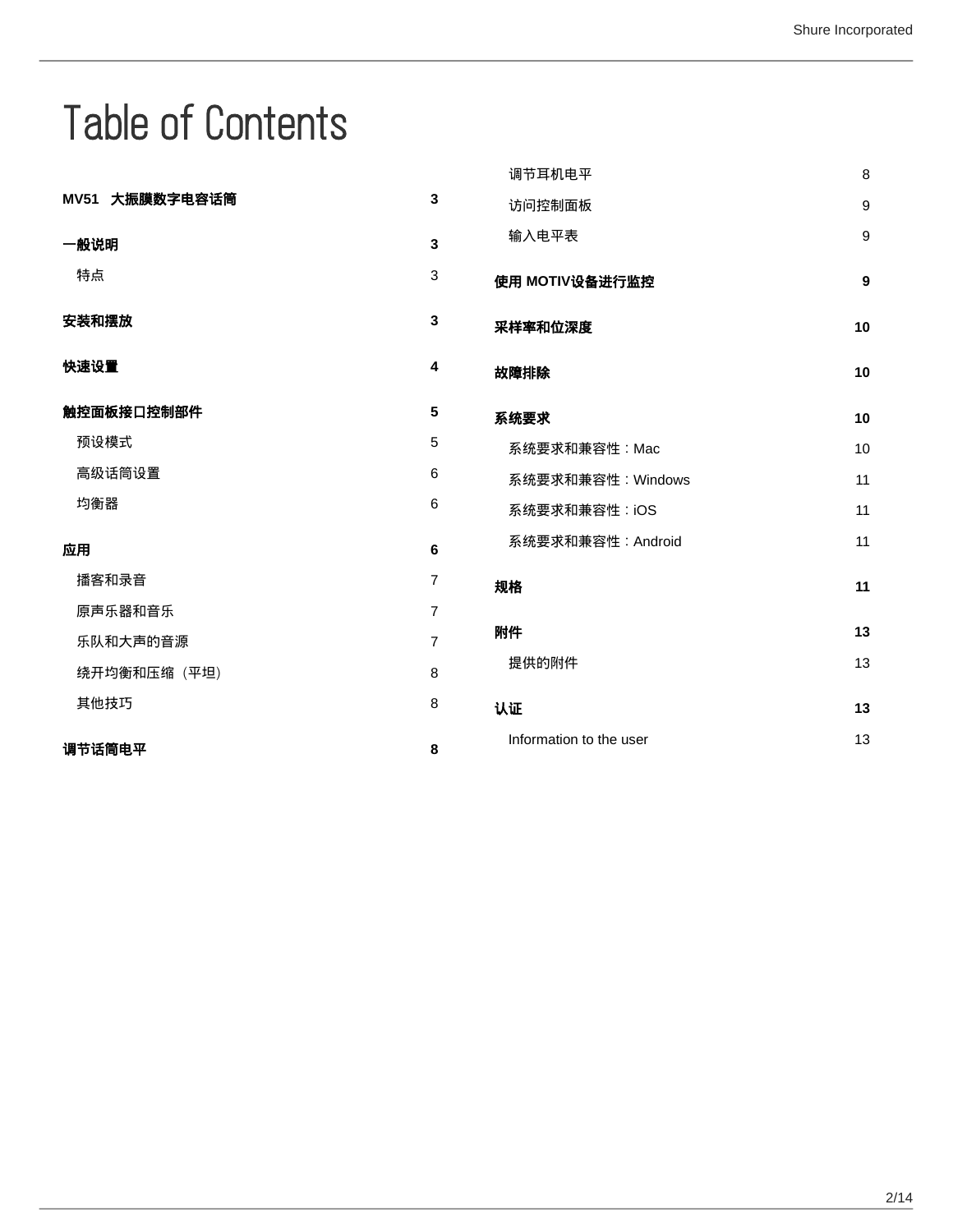## <span id="page-2-0"></span>MV51 大振膜数字电容话筒

## <span id="page-2-1"></span>一般说明

Shure MV51 是专业质量的 USB 电容话筒,非常适合家庭录音、播客和视频会议。采用美观耐用的全金属设计,配备在桌面上 使用的可调节支架,也可安装在话筒底座上。触控面板用户界面可控制话筒增益、耳机音量、应用模式和静音。

### <span id="page-2-2"></span>特点

- 使用直观的触控面板界面轻松调节设置
- 通过 Lightning<sup>®</sup> 接口与大多数苹果设备(iPhone、iPad 和 iPod)兼容
- 通过 USB 接口与大多数计算机、平板电脑和智能手机兼容
- 大振膜驻极体电容话筒可捕获到高清晰度语音和音乐
- 采用时尚设计,包含专业级耐久性的全金属外壳
- 耳机输出允许实时监听现场信号和来自计算机或设备的音频
- 预设 DSP 模式包括用于特定应用的均衡和压缩设置
- 桌面支架包括一个可拆卸尖端,以便于安装到话筒底座上:

<span id="page-2-3"></span>

#### 桌面

通过调节支架,将话筒指向音源。

#### 话筒底座

拧开端盖,支架安装到采用标准 5/8" 接头的话筒支架上。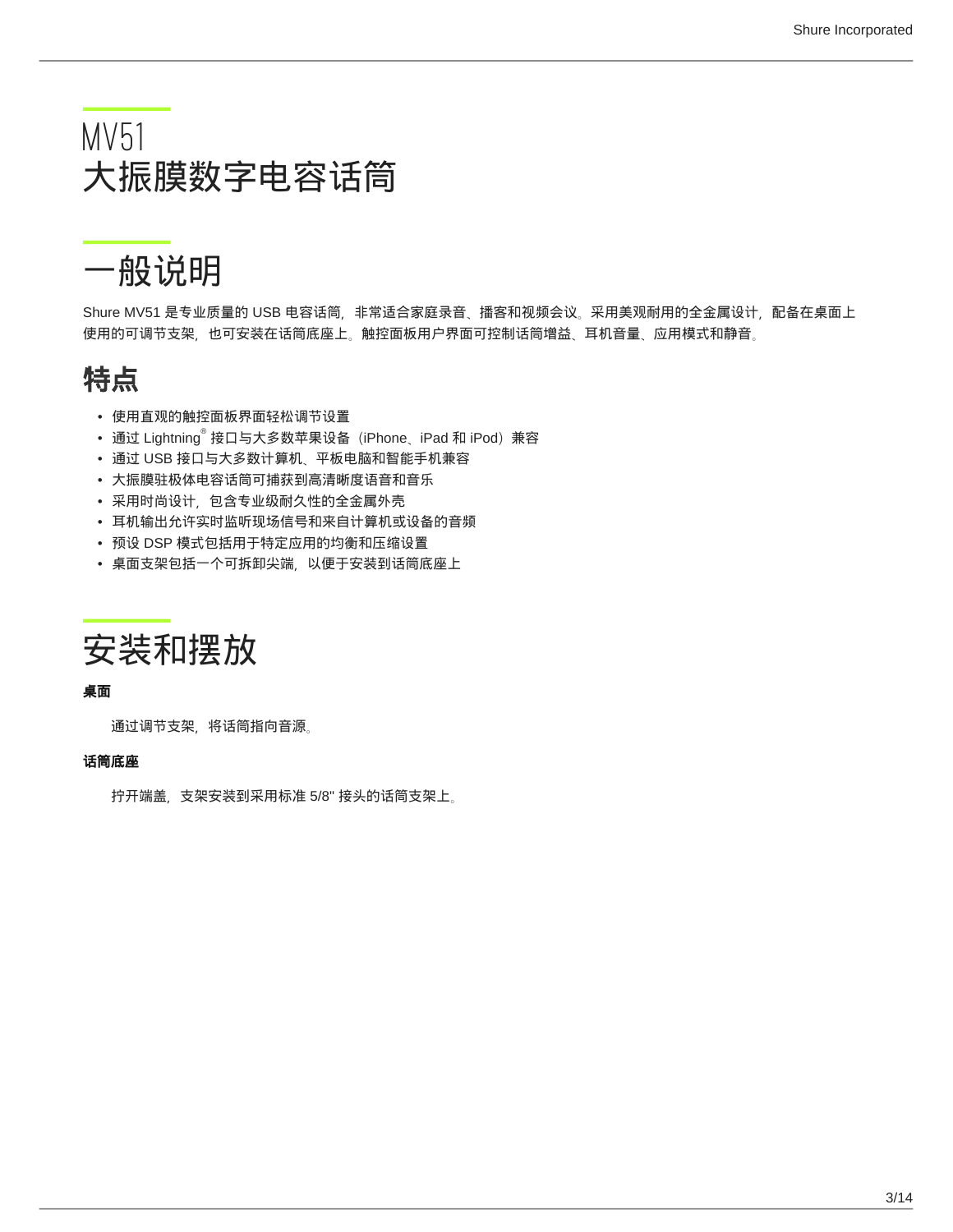

## <span id="page-3-0"></span>快速设置

MV51 与大多数具有 USB 或 Lightning 接口的设备兼容。

#### 1. 将话筒连接到计算机或移动设备。使用适合的连接线(**USB** 或 **Lightning**)。

驱动程序将自动安装。触控面板亮起以指示连接成功。

2. 打开声音控制面板。选择 **Shure MV51** 驱动程序。

增大 MV51 产品和主机计算机上的音量以便适当监听。

3. 确认 **MV51** 是所选的音频设备。

将耳机插入 MV51 设备的音频输出口并播放音轨。如果您可听到声音,则话筒运行正常。 如果您的计算机设置默认为其他设备,请打开声音控制面板并选择 MV51 设备。

4. 在 **Shure MV51** 设备驱动程序上调节耳机音量。

从声音控制面板打开 MV51 驱动程序并在回放或输出选项卡增大耳机音量。

5. 使用 **MODE** 按钮来选择适合您的应用的预设模式。

如果音频太安静或造成失真,可手动调节增益。请参阅本指南中的"调节话筒电平"主题以了解更多详情。

#### 6. 在您的录音应用程序中,选择 **MV51** 作为输入源。

请查阅软件的使用手册,了解有关设定输入源的信息。

您已准备好,可以开始录音。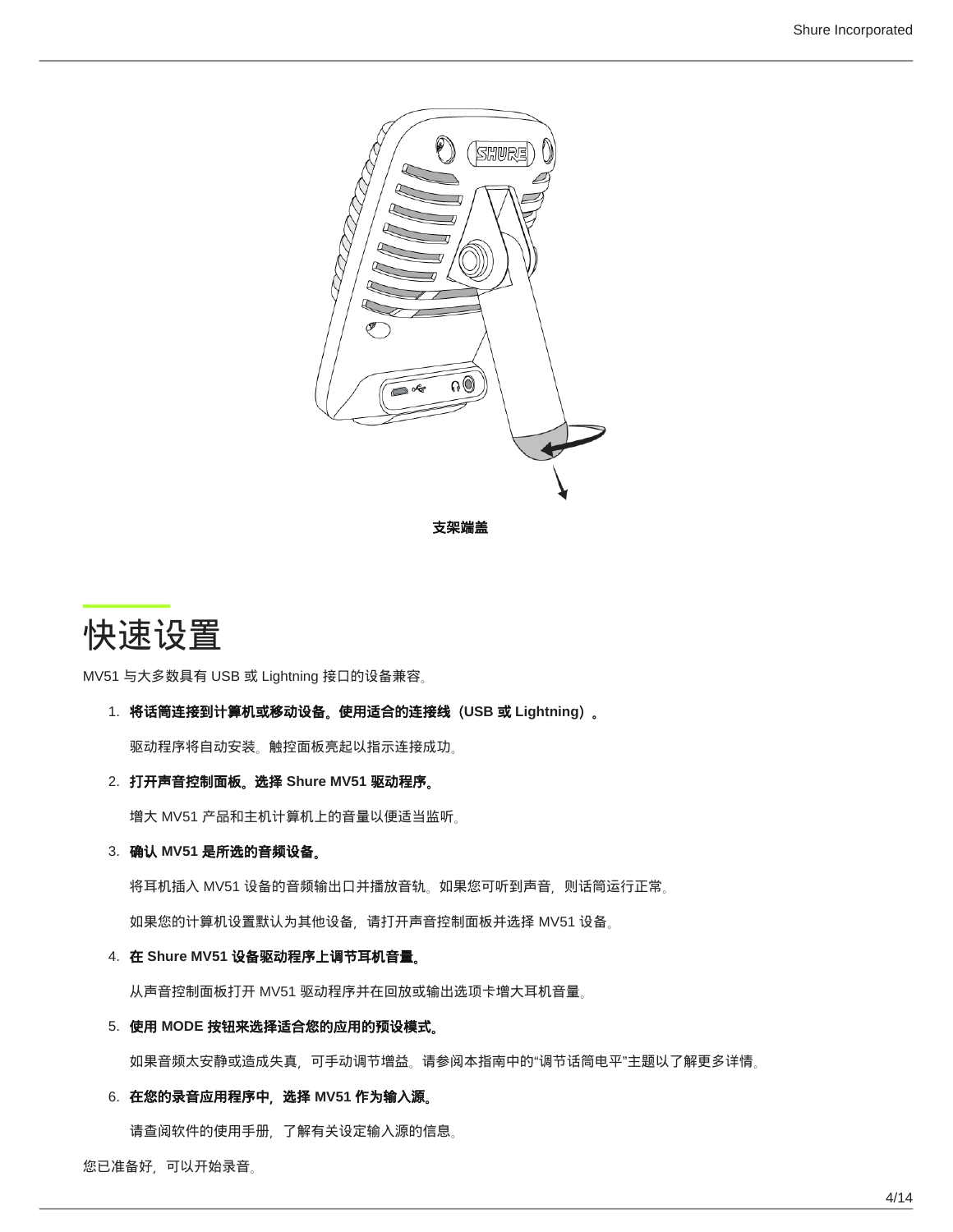## <span id="page-4-0"></span>触控面板接口控制部件



触控面板

### ① 音量控制滑块

通过在控制表面滑动手指来调节话筒或耳机音量。

◦ 按下模式按钮可激活话筒电平。

◦ 按下耳机按钮可激活耳机音量。

### ② **LED** 指示灯条

显示话筒和耳机电平。LED 指示灯颜色指明正在显示或调节的电平。

- 。 **绿色:**话筒电平
- 橙色:耳机电平

### ③ 静音按钮

按下可使话筒静音和取消静音。

#### ④ 模式选择器

按下可选择预设模式。

### ⑤ 耳机音量选择器

按下可选择耳机电平控制部件(橙色 LED 指示灯条)。然后使用音量控制滑块来调节耳机电平。再次按下以返回话筒电平显 示(绿色 LED 指示灯条)。

### <span id="page-4-1"></span>预设模式

五种可选择模式,优化均衡和压缩设置以符合您的录音需求。设置话筒电平,并选择最适合您应用的预设模式。或体验每种模 式, 以找出音频效果最好的模式。预设模式可能会影响输入信号的强度, 因此在更改预设后可根据需要调整话筒电平。

| 模式      | 应用        | 特性                                   |
|---------|-----------|--------------------------------------|
| 7<br>演讲 | 发言        | 强调清晰度和丰满度,并且温和压缩的均衡。                 |
| φ<br>歌唱 | 独唱或团体声乐表演 | 具有精细的均衡,可为自然声音增加丰满度和清晰度。             |
|         | 任意        | 未经处理的信号(未使用均衡或压缩设置)。在录音后处理音频时增加了灵活性。 |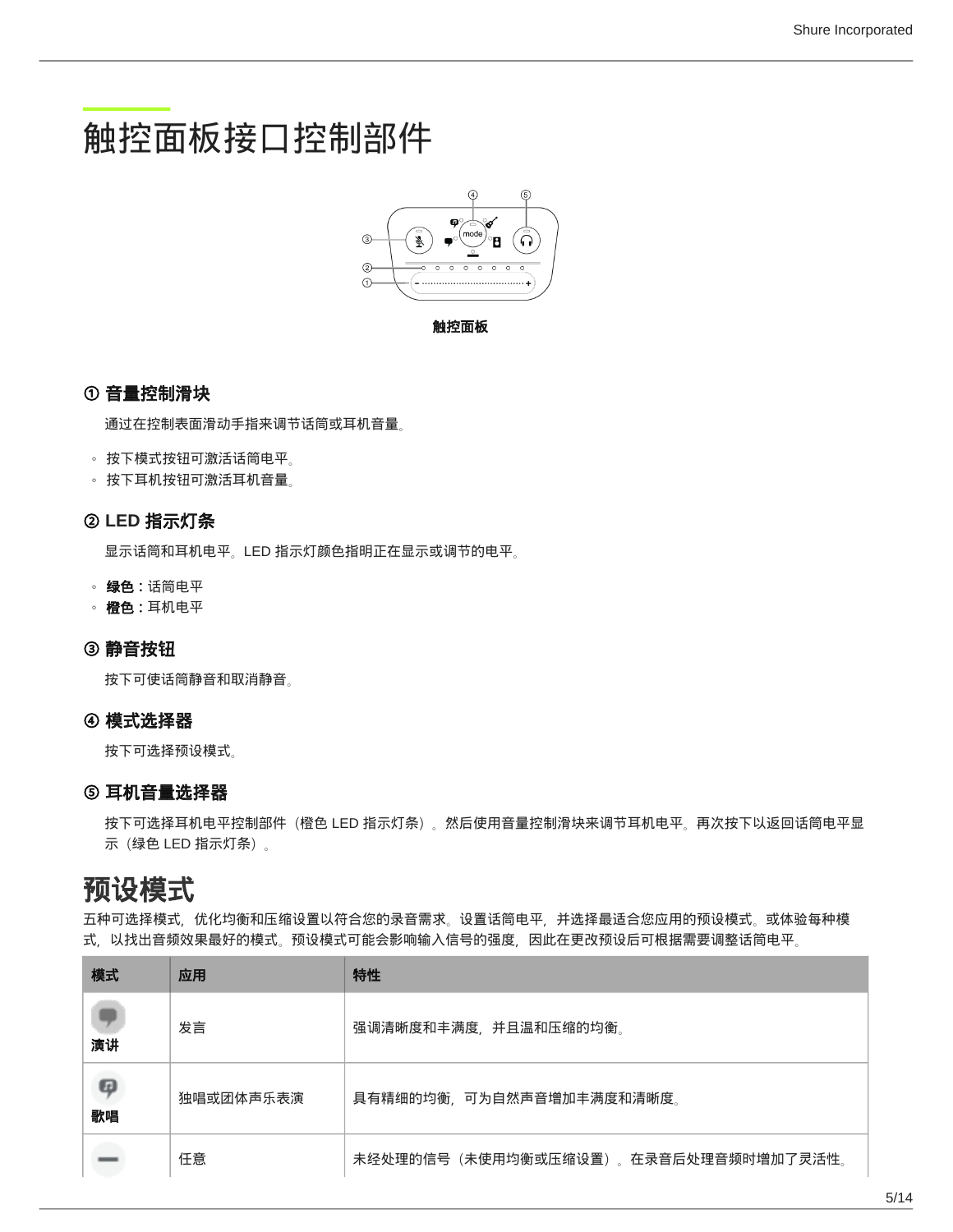| 模式      | 应用          | 特性                                                |
|---------|-------------|---------------------------------------------------|
| 平坦      |             |                                                   |
| 原声      | 原声乐器和安静音乐   | 轻度透明的压缩使音量峰值变平滑及提供安静的通路。该均衡器设置强调细节并产<br>生总体自然的声音。 |
| B<br>大声 | 现场表演和更大声的音源 | 均衡可降低使乐器声音听起来很嘈杂的频率,从而提高清晰度。                      |

### <span id="page-5-0"></span>高级话筒设置

选择预设模式后,使用限幅器、压缩器和均衡器设置对声音进行微调。使用其他音频和视频录制应用程序时,这些设置会保留在 话筒中。

### 限幅器

打开或关闭限幅器,以防止录制时音量峰值导致的失真。

### 压缩器

选择"不压缩",或选择轻度、中度或重度压缩,以在使用动态音源时控制音量。安静信号会加强,音量较大的信号则会降低。

EQ

<span id="page-5-1"></span>

将预设模式更改为倾听 DSP 变化,然后使用均衡器增强或减弱频带以提高声音清晰度。

注意:预设内的均衡将不会显示。但是,高级设置状态栏中的均衡器图形会显示用户选择的均衡设置。



#### 单击进入 *MOTIV* 均衡器。均衡更改在均衡器图像中显示。

在预设模式更改时 EQ 会保留。

<span id="page-5-2"></span>

此节为典型使用情况下的话筒摆放提供建议。请记住,有许多有效方式来记录给定的音源。试验以下话筒摆放和设置,找到最适 合的设置。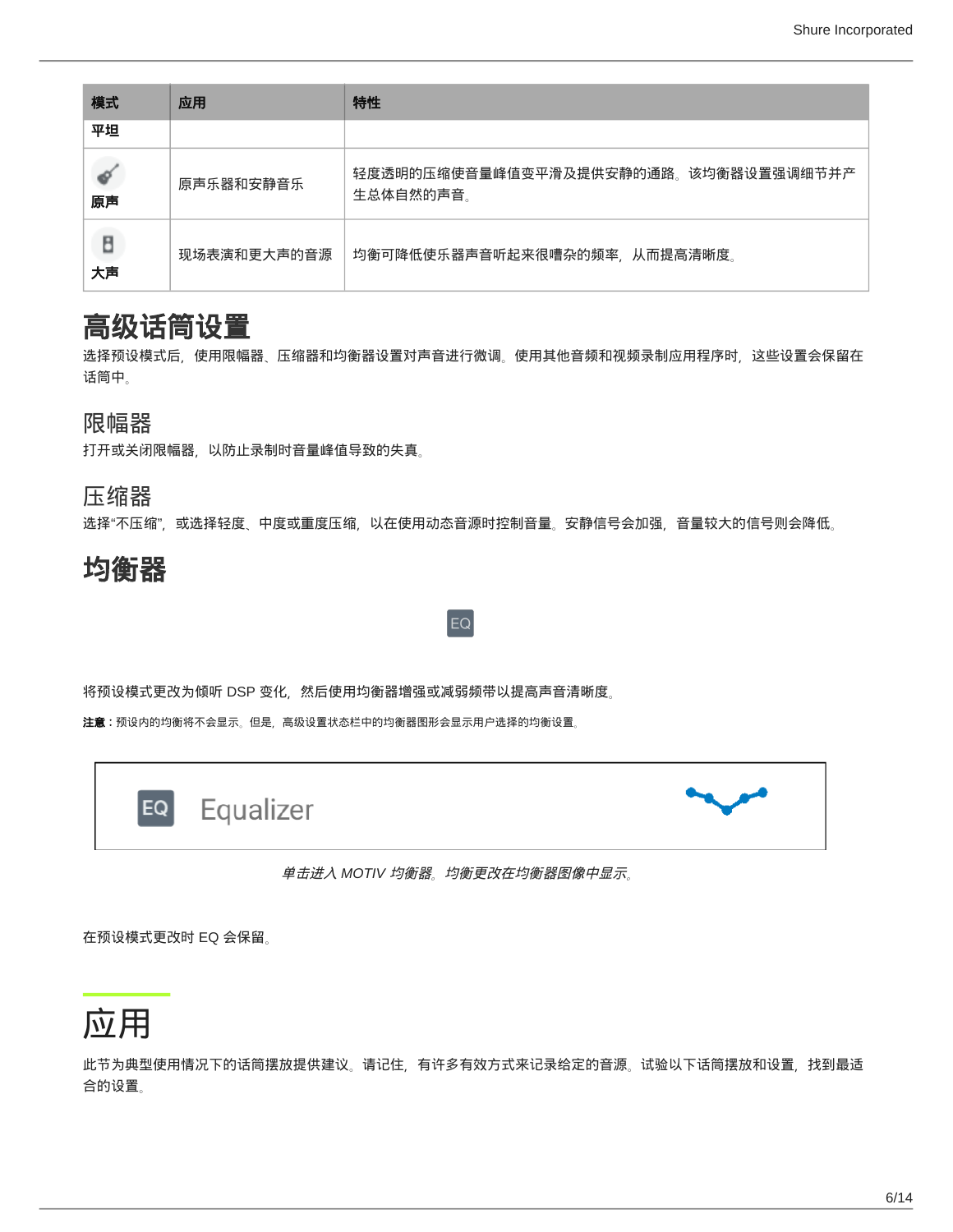### <span id="page-6-0"></span>播客和录音

将话筒设置为**语音**模式。直接在话筒前方讲话,距离 2-12 英寸(5-30 厘米)远。更靠近话筒讲话可产生更低频的响应,类似于 无线电广播中的声音。如有需要,进行额外的增益调节。



<span id="page-6-1"></span>原声乐器和音乐

若要捕获原声音源(例如歌唱、原声吉他、温和打击乐器或其他乐器),请使用靠近的话筒摆放方式。

将话筒直接对准声源、对于单个音源(例如弦乐器或声乐家),请将话筒摆放在 6 至 12 英寸(15 至 30 厘米)远的位置。对于 一个小群体或同时歌唱和演奏乐器的表演者,使用 2 至 10 英尺 (0.6 至 3 米) 的距离。将话筒摆放到更远的位置, 可产生更多 环境及室内声音。

将话筒设置为**原声**或歌唱模式, 如有需要, 进行额外的增益调节。

### <span id="page-6-2"></span>乐队和大声的音源

若要录制带有鼓声或放大乐器声的乐队声音,请将话筒朝向乐队,距离为 6 至 15 英尺(1.8 至 4.6 米)。话筒的摆放取决于房间 的大小、人数和乐器音量。如有可能,在房间内四处走动并聆听,找出声音效果的最好的位置。



对于其他更大声的音源(例如,电吉他放大器),将话筒朝向音源,距离为 0-18 英寸(0-45 厘米)。 将话筒设置为乐队模式,如有需要,进行额外的增益调节。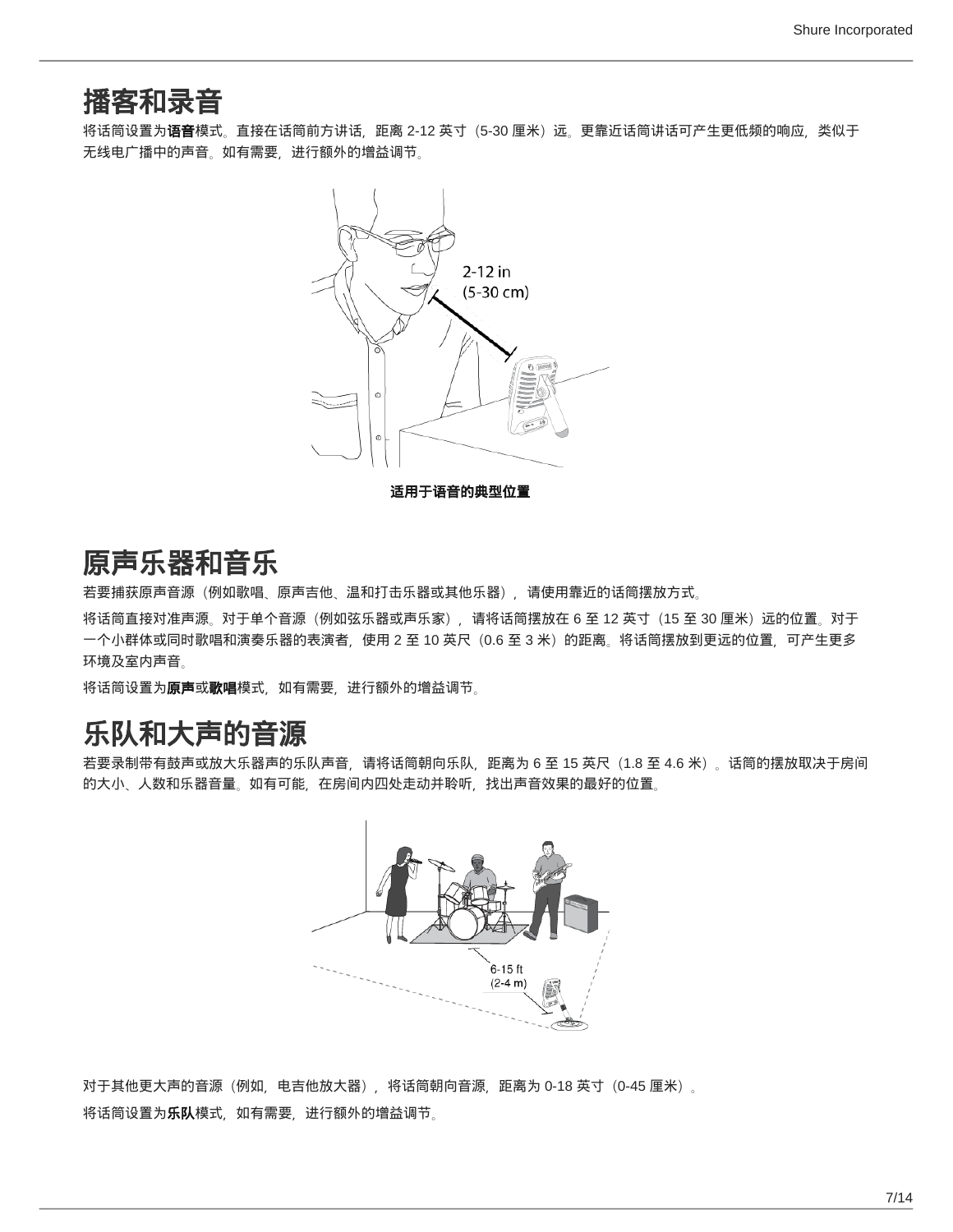

## <span id="page-7-0"></span>绕开均衡和压缩(平坦)

若要录制信号而不进行任何处理,清将话筒设置为**平坦**模式。此模式适合于您想要绕开均衡和压缩预设的任何应用,而且需要在 以后处理录制的音频信号时也非常适合。

## <span id="page-7-1"></span>其他技巧

Shure 提供有关特定乐器和应用的录音技术的附加教育出版物。如需了解详细信息,请访问 shure.com。

## <span id="page-7-2"></span>调节话筒电平

为您的录音应用选择正确的预设模式。如果您听到失真或音频声音太低,则可在计算机或录音设备的"音频"或"声音"控制面板中 调节话筒电平。

### 技巧:

- 在调节耳机音量之前先设置话筒电平。
- 耳机音量不会影响发送到计算机的信号电平<sub>。</sub>
- 使用前面板上的音量滑块来调节话筒增益水平。

注意:话筒增益控制独立于预设模式之外。设置您的话筒电平并通过预设模式试验动态处理选项。

### <span id="page-7-3"></span>调节耳机电平

耳机监听电平会受到 MV51 设备电平和计算机设置电平的影响。提高计算机的音量,然后可轻松地通过 MV51 设备耳机设置来 调节耳机。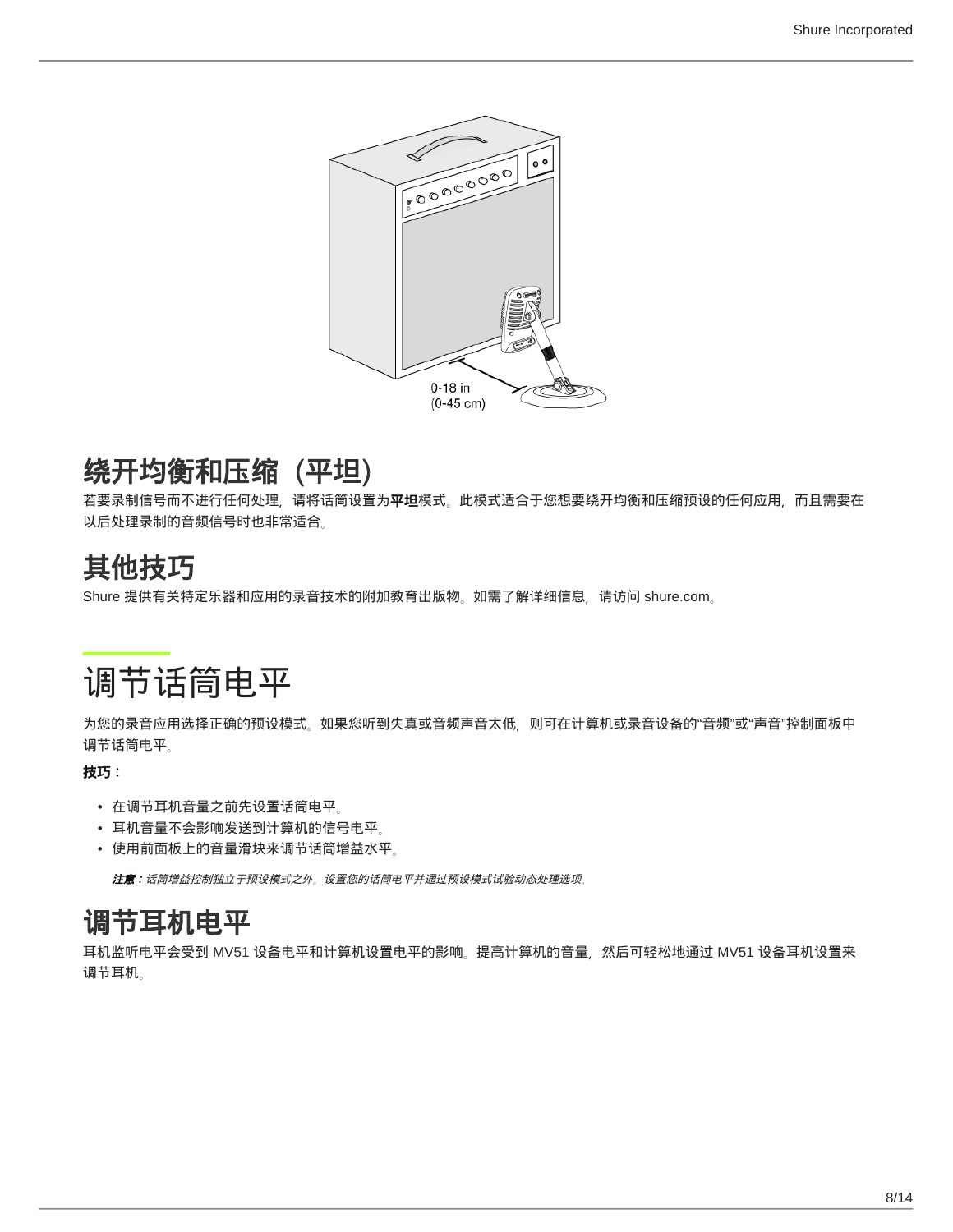

### <span id="page-8-0"></span>访问控制面板

#### **PC**

- 1.打开声音控制面板并选择**录音**选项卡<sub>。</sub>
- 2. 打开 **Shure MV51** 设备。
- 3.在**电平**选项卡下面,使用滑块调节增益水平。

#### **Mac ®**

- 1. 打开音频 **Midi** 设置面板。
- 2. 选择 **Shure MV51** 设备。
- 3.单击**输入**以使用滑块调节增益<sub>。</sub>



**Mac** 音频设置面板

## <span id="page-8-1"></span>输入电平表

如果您的数字音频工作站或录音软件有输入电平表,调节话筒电平以使其峰值介于 -12 和 -6 分贝之间。否则,只需聆听音频以 确保声音足够大且不失真。



峰值水平

<span id="page-8-2"></span>典型电平表上的峰值水平的目标范围介于 *-12* 和 *-6* 分贝之间。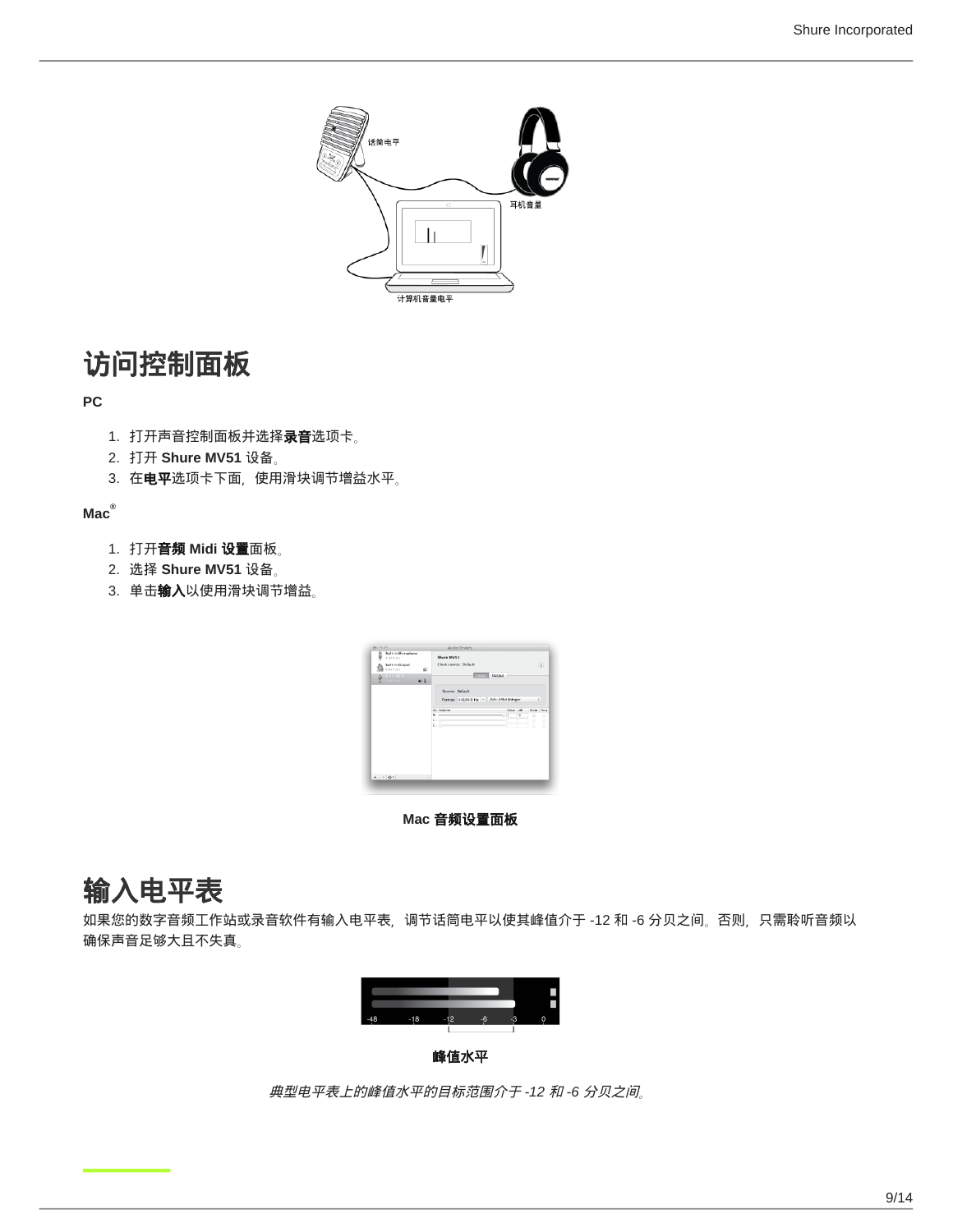## 使用 MOTIV设备进行监控

耳机输出支持话筒直接信号的均匀混合和通过计算机进行音频回放。这样您可以使用设备触控面板上的一个控制元件来调节整体 耳机音量。若要改变相对于话筒直接信号电平的回放音频的音量,请调节计算机或 DAW 混音器设置。

提示:第一次将话筒连接到计算机时,确保在计算机声音控制面板中提高音量水平,以获得强大的音频信号。然后在设备上调节 耳机电平,以实现舒适监听。

## <span id="page-9-0"></span>采样率和位深度

采样率和位深度设置可在计算机上的"音频"或"声音"控制面板中的下拉菜单中找到。您可调节这些变量以适合您的需求。当需要 获得较小的文件以方便下载时,为播客录音选择较低的采样率。对于音乐和更有活力的录音,选择较高的采样率。

**提示**:在较高采样率下录音,然后转换为 M4A,获得具有最高音质且大小可控的文件。

**PC** 用户提示:确保在计算机声音控制面板中找到的话筒采样率和位深度设置与软件中所选的采样率和位深度匹配。

## <span id="page-9-1"></span>故障排除

| 问题                      | 解决方法                                                                   |  |
|-------------------------|------------------------------------------------------------------------|--|
| 显示屏未亮起                  | 确保 MV51 完全插入。                                                          |  |
| 声音太低                    | 检查计算机声音控制面板设置。当第一次将 MV51 连接到计算机时,确保提高计算机音量水平。                          |  |
| 声音难听                    | 检查计算机的声音控制面板,确保 MV51 完全插入并被计算机识别。                                      |  |
| 声音失真                    | 使用音频电平表以确保音量峰值处于目标范围内。如果电平达到输入电平表的红色峰值指示符,则<br>降低增益。                   |  |
| 声音听起来不自然或抖<br>动         | 确保在计算机声音控制面板中找到的话筒采样率和位深度设置与软件中所选的采样率和位深度一<br>致。                       |  |
| MV51 已插入,但音量<br>计未显示信号。 | 在 SETTINGS > PRIVACY > MICROPHONE 下编辑 iOS 设备的隐私设置,授予录音应用程序使用话<br>筒的权限。 |  |
| 设备不兼容 USB 集线<br>器。      | MV51 需要每个端口的电流达到 250 毫安。查看 USB 集线器文档,了解每个端口的电流规格。                      |  |

<span id="page-9-2"></span>

### <span id="page-9-3"></span>系统要求和兼容性:Mac

- MacOS 10.13 至 10.15
- 64 位
- 最低 2 GB RAM
- 最低 500 MB 硬盘空间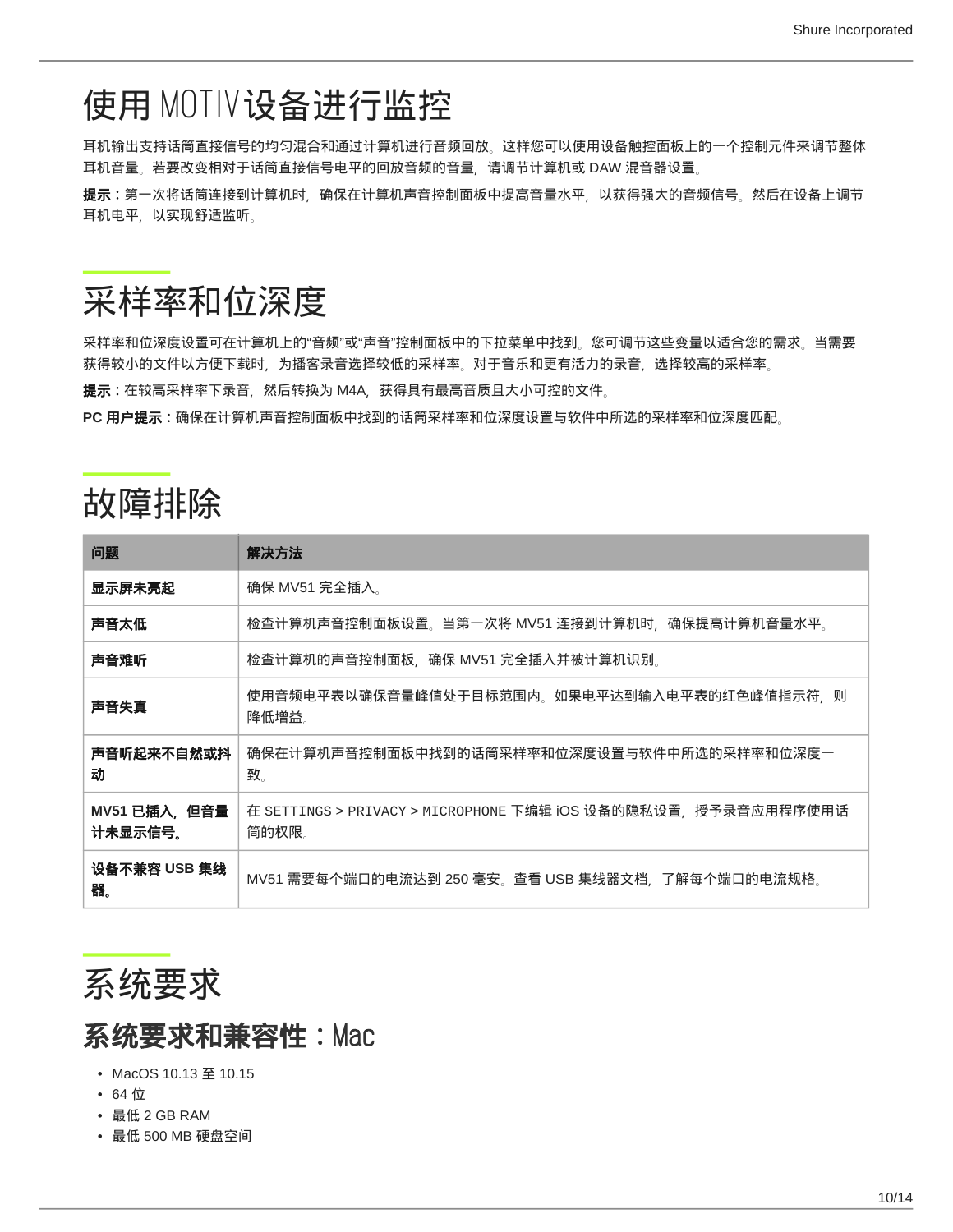## <span id="page-10-0"></span>系统要求和兼容性:Windows

- Windows 10
- 64 位
- 最低 2 GB RAM
- 最低 500 MB 硬盘空间

### <span id="page-10-1"></span>系统要求和兼容性:iOS

- **iOS**:iOS 12 及更高版本
- **iPhone**:iPhone 6 及更高版本
- **iPod Touch**:第 6 代
- **iPad**:iPad 第 4 代及更高版本
- **iPad Mini**:iPad Mini 第 1 代及更高版本

## <span id="page-10-2"></span>系统要求和兼容性:Android

可与具备以下条件的任何 Android 设备兼容:

- Android Oreo 8.0 及更高版本
- USB 主机电量要求 ≥ 100 mA
- USB 音频类 1.1 支持及更高版本

Android 为 Google Inc. 的商标。

注意:请参阅 <https://www.shure.com/MOTIVcompatibility>, 了解有关支持的 Android 设备的信息。

## <span id="page-10-3"></span>规格

### MFi 认证

是

DSP 模式 (预设) 语音/歌唱/原声/大声/平坦

### 换能器类型

驻极体电容器 (25 毫米)

### 指向性形状

单向(心形)

### 位深度

16 位/24 位

### 采样率

44.1/48 千赫茲

#### 频率响应

20 赫兹 到 20,000 赫兹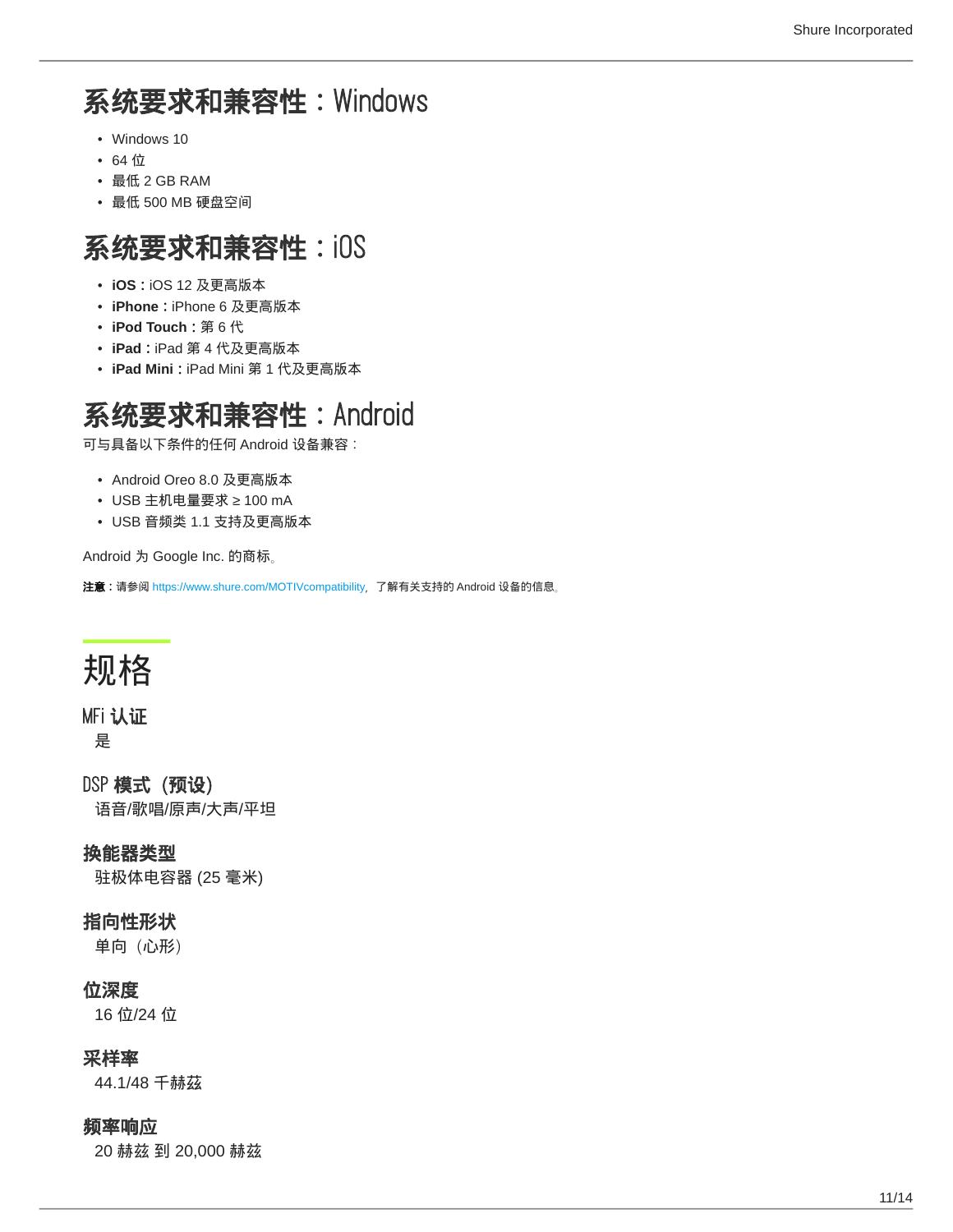### 可调增益范围

0 到 +36 dB

### 灵敏度

-39 dBFS/Pa 1 千赫下 [1] [2}

### 最大声压级

130 分贝声压级 [2]

### 耳机输出

3.5 毫米(1/8 英寸)

### 电源要求

通过 USB 或 Lightning 提供电力

### 静音开关衰减

是

### 安装架

内置

话筒座转接器 5/8-27 螺纹安装 (标准话筒底座安装)

### 外壳

全金属结构

### 净重

574.7 克 (20.27盎司)

### 外观尺寸

128 x 86 x 70 毫米

#### 高度 x 宽度 x 深度

- [1] 1 Pa=94 分贝声压级
- [2] 最低增益、平坦模式



**Polar Pattern**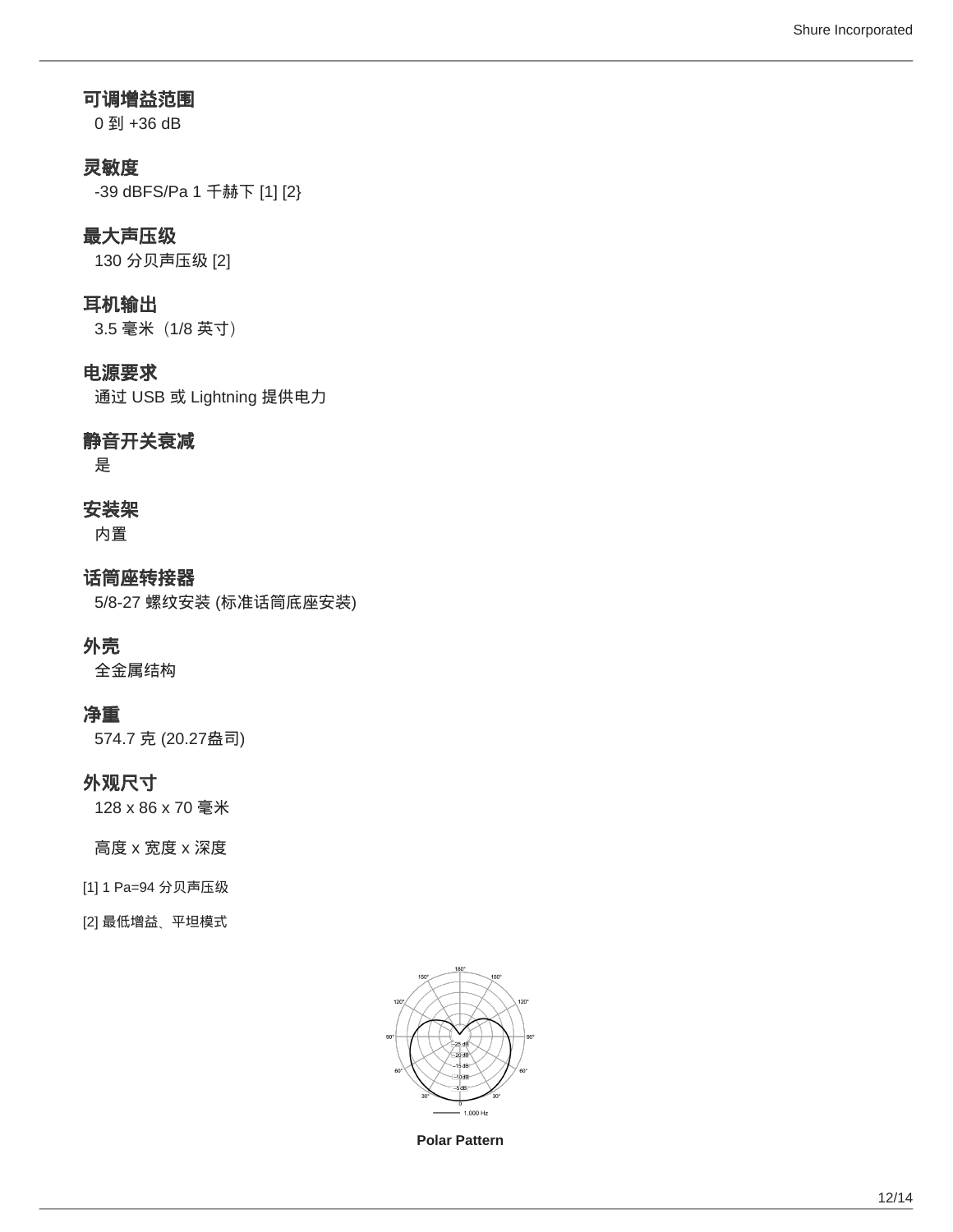

**Frequency Response**

# <span id="page-12-0"></span>附件

### <span id="page-12-1"></span>提供的附件

| 1 m USB cable   | AMV-USB  |
|-----------------|----------|
| 1 m USB-C cable | 95C38076 |
|                 | 95A2050  |

## <span id="page-12-2"></span>认证

## <span id="page-12-3"></span>Information to the user

This device complies with part 15 of the FCC Rules. Operation is subject to the following two conditions:

- 1. This device may not cause harmful interference.
- 2. This device must accept any interference received, including interference that may cause undesired operation.

**Note:** This equipment has been tested and found to comply with the limits for a Class B digital device, pursuant to part 15 of the FCC Rules. These limits are designed to provide reasonable protection against harmful interference in a residential installation. This equipment generates uses and can radiate radio frequency energy and, if not installed and used in accordance with the instructions, may cause harmful interference to radio communications. However, there is no guarantee that interference will not occur in a particular installation. If this equipment does cause harmful interference to radio or television reception, which can be determined by turning the equipment off and on, the user is encouraged to try to correct the interference by one or more of the following measures:

- Reorient or relocate the receiving antenna.
- Increase the separation between the equipment and the receiver.
- Connect the equipment to an outlet on a circuit different from that to which the receiver is connected.
- Consult the dealer or an experienced radio/TV technician for help.

加拿大工业部 **ICES-003** 合规标签:CAN ICES-3 (B)/NMB-3(B)

注意:测试过程是使用提供和推荐的连接线类型进行的。使用非屏蔽类型的连接线可能会降低电磁兼容性能。

本产品符合所有相关欧盟指令的基本要求,并且允许使用 CE 标志。

可从以下地址获得"CE 符合性声明": www.shure.com/europe/compliance

授权的欧洲代表:

Shure Europe GmbH